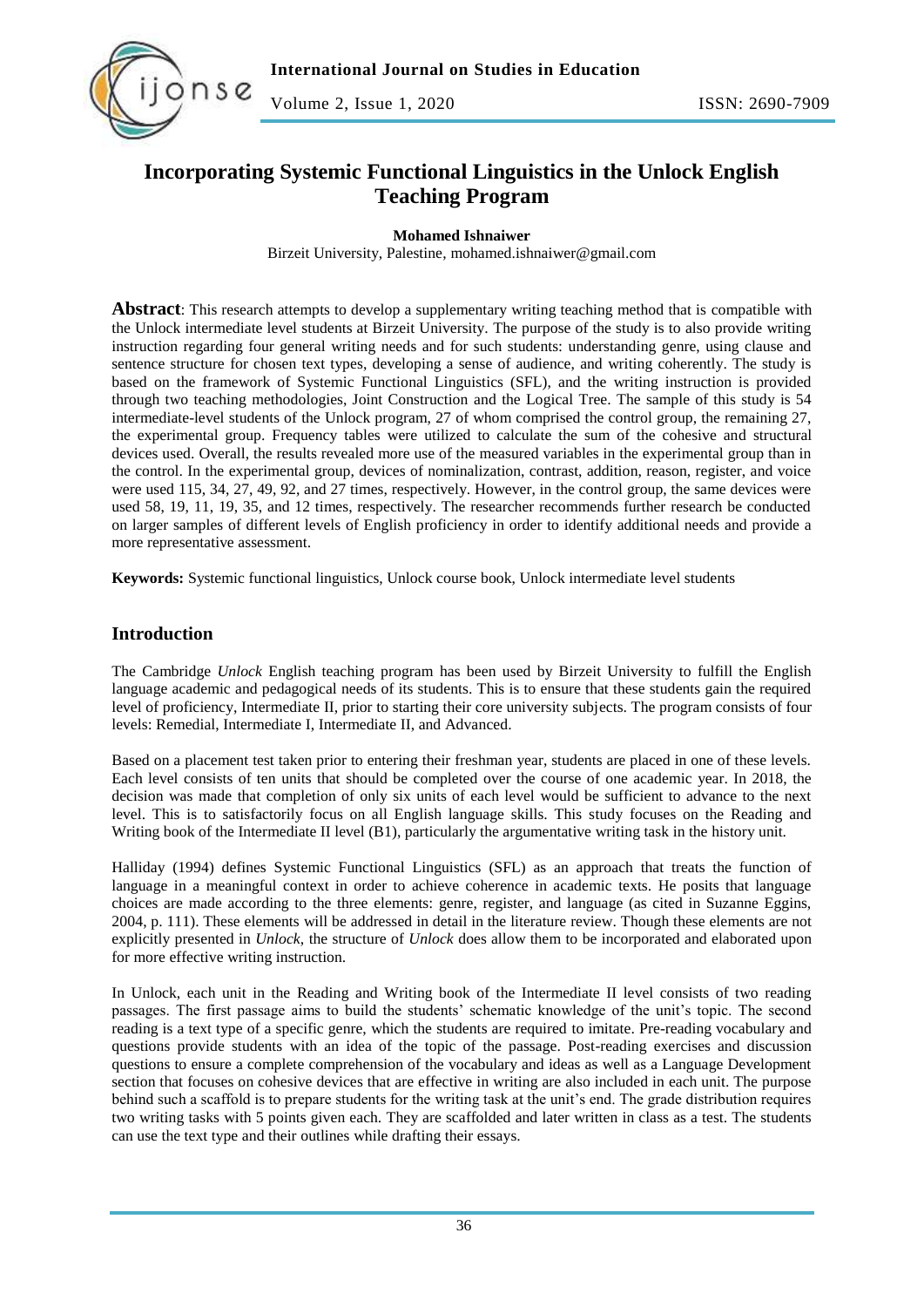#### **Statement of the Problem**

One of the main difficulties that Intermediate level *Unlock* students encounter in essay writing is achieving coherence. This is mainly because of their lack of awareness of genre and purpose and their role in academic writing. This study is concerned with exploring an approach that provides writing instruction that contributes to increasing the students' understanding of genre and purpose. Despite the focus of the Intermediate level *Unlock* course book on the content-specific diction appropriate for the targeted text type, the book needs a supplementary approach that increases the students' knowledge of organizational patterns.

In addition, there is a need for an approach that provides direct writing instruction for these students. The writing approach adopted by *Unlock* is the traditional writing process. In this approach, greatest portion of time is dedicated to the pre-writing stage. The writing stage is completed in isolation, where there is no interaction between the students and the teacher. In other words, enhancing the students' writing skills, requires an approach focused on both process and the final product.

This study will offer a selective review of the literature of the SFL theory and will investigate the extent to which such a theory can help improve the academic writing skills of the *Unlock* Intermediate English students at Birzeit University. This review is based on four main writing needs and purposes: understanding genre and text type, making appropriate grammatical choices, developing a sense of audience, and writing coherently. Therefore, to better understand the effect of SFL on Unlock students' understanding of genre and purpose, the study will answer the following questions:

- 1. What is the effect of SFL on Unlock students' grammatical choices for different text types?
- 2. What is the effect of SFL on Unlock students' sense of audience?
- 3. What is the effect of SFL on Unlock students' use of appropriate cohesive devices to achieve coherence?

### **Review of Relevant Literature**

Martin (2008) defines genre as the field or "culture" of the text and its effect on the language choices used (p. 55). This means, for instance, that a narrative essay requires textual organization and register that are different than those in an argumentative one. Burke states that genre describes texts of common linguistic and stylistic characteristics resulted from "situational demands" (as cited in Carolyn Miller, 1989); that is to say, the purpose conveyed in a text is determined by the subject matter of the text. In other words, genre looks at the text as whole, thereby focusing on the discourse level of a text.

Register consists of three main variables or meaning areas: field, tenor, and mode (Halliday, 1978, as cited in Martin, 2010). Field, as Martin explains it, is "a set of activity sequences oriented to some global institutional purpose," meaning that field reflects what is happening and where it is happening (2008, p. 34). Based on field, lexical and grammatical choices are selected to offer an appropriate representation of it.

The second meaning area of register is tenor, which is concerned with the relationship between the writer and the audience. This, too, is another factor that affects the linguistic choices used in a particular text type. In addition to field and tenor, mode is how the text is constructed to convey its purpose. The three register categories are parallel to the three meta-functions of SFL theory's framework: ideational, interpersonal, and textual. Through these dimensions, the literature review will tackle the question of how SFL can clarify grammatical choices for different text types.

Halliday posits that the ideational meta-function of the SFL framework involves the experience represented in a clause (1994). He explains that these experiences are expressed in clauses through processes, and these processes have participants and circumstance. This meaning dimension also focuses on the logical connection between clauses (Halliday, as cited in Suzanne Eggins, 2004).

Moreover, the ideational dimension deals with linguistic features such as grammatical metaphor. Duff, Ferreira, and Zappa-Hollman (2015) explain that grammatical metaphor occurs when one grammatical class substitutes for the other. A major example of grammatical metaphor is the types of nominalization used in writing. Gibbon (2002) mentions that nominalization is simply turning a process into a noun (p. 41). She asserts that doing so shifts the focus from being the participant and the process to being the concept itself (p. 41).

The second dimension is the interpersonal dimension of register which looks at the relationship between the writer and the reader, and the writer's attitude. One of the aspects that the reader-writer relationship includes is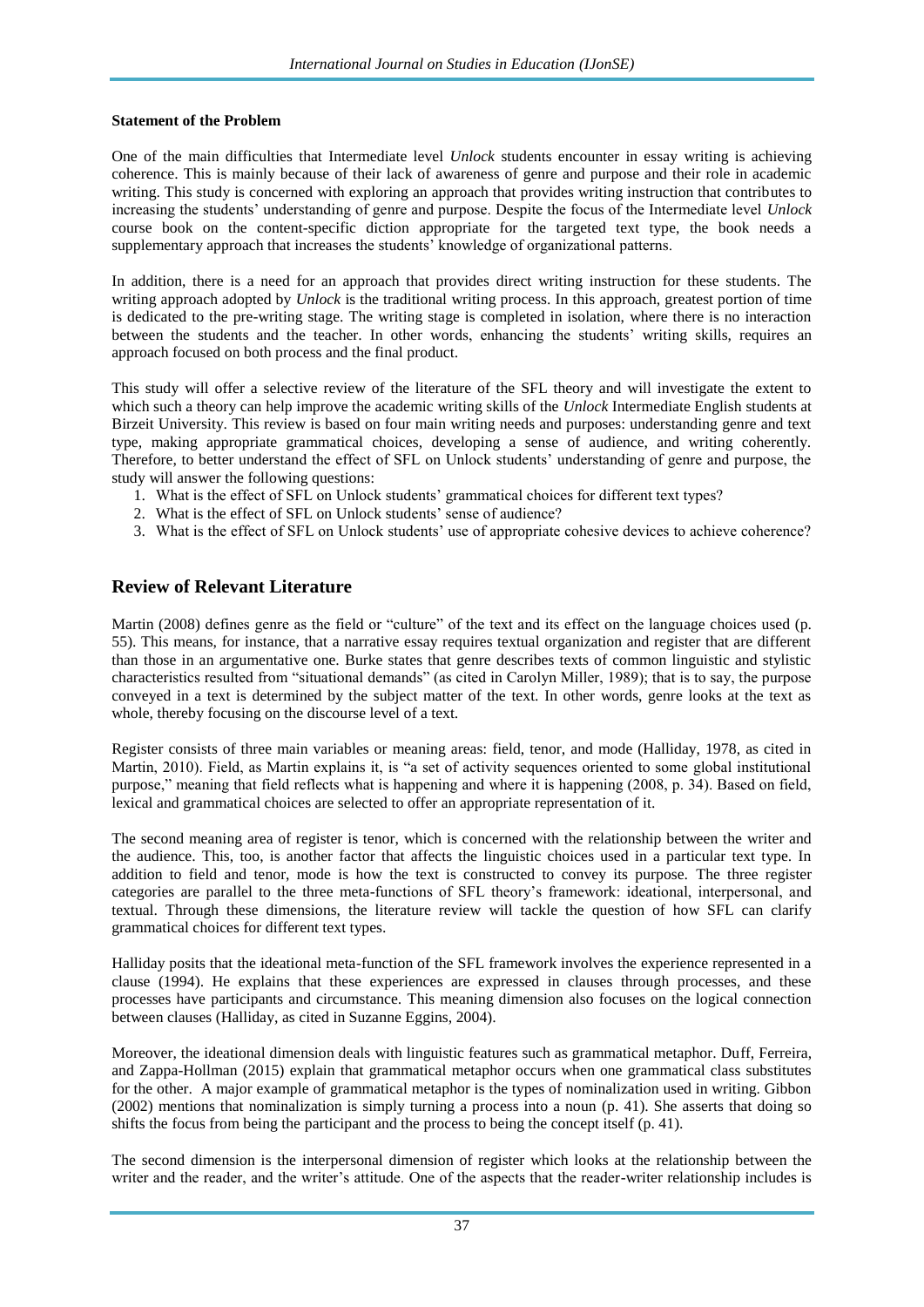formality. This aspect suggests distance between the reader and the writer. The writer makes language choices based on the degree of the distance he/she has with the reader. This can be done through the use of the passive voice.

Another aspect that the interpersonal dimension deals with is modality and its influence on the author's voice. Martin and White (2005) explain that modality can be used to express probability or a degree of certainty in a text. This can be done through how a writer 'entertains,' which refers to epistemic word choices that indicate that the author's position represents one among multitudinous possibilities acceptable give various contexts or interpretations. Modal auxiliaries such as *might, could*, and *must* are an example of epistemic words that reflect the degree of possibility expressed in an utterance.

Also, adverbs of likelihood such as *probably* and *maybe* demonstrate the writer's commitment to the truth value. Mental processes such as *think*, *view* and *imagine* can also be used to express possibility (Martin & White, 2005, p. 105). Authors choose from these words in order to express a degree of truth to their propositions. By doing so, writers take into account the audience who may not have the same position.

The textual dimension deals with coherence - which is, as Byrens (2006) defines it, the overall unity of the text and the logical connection and organization of ideas within the text. This connection, Byrens (2006) states, can be achieved in the text explicitly through the use of cohesive devices or conjunctive adverbs, such as *in addition, however*...etc. It can also happen through implicit devices, such as thematic progression and the passive tense.

The use of implicit devices contributes to the flow of ideas as it helps maintain the focus or the topic throughout the text. It also helps create an academic text with no redundancy. According to Schleppegrell (2008), "the theme is the point of departure for the clause that establishes in some sense what it is about" (p. 223). To clarify this quote, examine the following sentence: *Some schools offer annual scholarships for their students. Most of these students live below the poverty line.* Here, the first clause begins with the noun phrase, *some schools,* which is the theme.

The second part of the clause that elaborates or introduces new information is the rhyme, which is the verb phrase *offering annual scholarship*. Now, if the sentence is to be developed into a text, maintaining a themerhyme structure would contribute to the flow of information. This flow begins in the second clause where *students,* who were introduced in the rhyme of the first clause as new information, have become an old piece of information in the next clause's theme. Theme-rhyme progression is not only limited to the clause level but also works across multiple clauses and whole sentences. This is an effective means of connecting ideas within and between paragraphs.

# **Method**

### **Instrument of the Study**

The results of both the control and experimental groups were calculated using frequency tables. In both groups, the measured variables were classified into two categories: implicit cohesive devices and explicit cohesive devices. The frequency of both devices was measured by the number of occurrences of the transitioning devices that fall into each of these categories. The main measured implicit device is nominalization, and its frequency is measured by the occurrence of the nominalization devices in the taught unit: demonstratives, demonstratives followed by a noun, prepositional phrases, such followed by noun, pronouns, and nouns.

On the other hand, explicit devices were distributed into five categories based on their function. These categories are represented in contrast, addition, reason, register, and voice. The frequency of each of these was recorded by the sum of occurrences their transitioning devices were highlighted in the unit. The difference in the frequency of both cohesive devices in the control and experimental groups will be discussed thoroughly in the discussion section.

### **Research Design**

The study's qualitative design is based on two SFL compatible pedagogical strategies: Information Management and Joint Construction. Arani and O'Dowd (2005) explain that information management consists of three main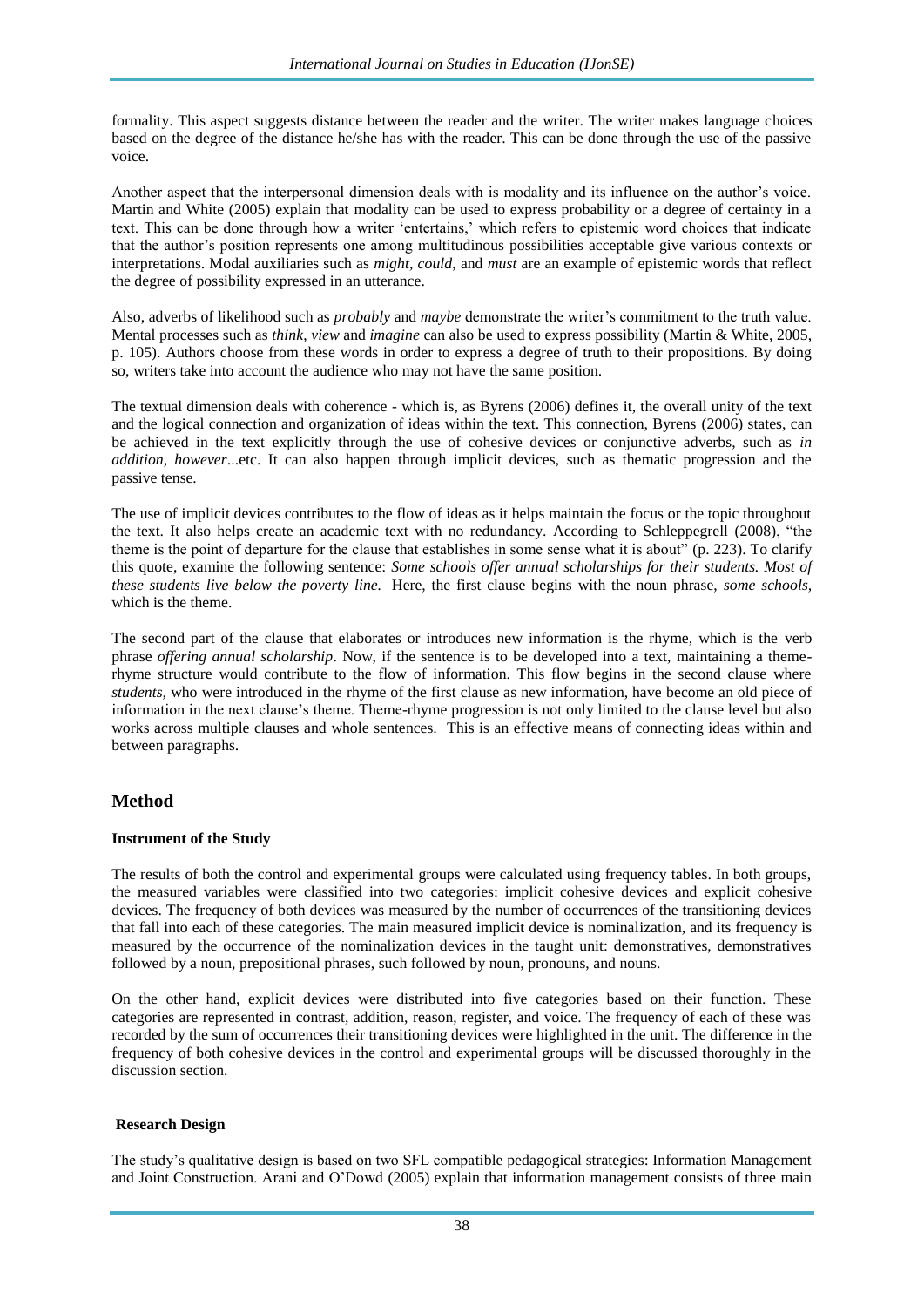stages: text discovery, structure and drafting, and structured feedback. The text discovery stage concentrates on the focus and flow of the text. For this purpose, the students examine a text type similar in genre to that they will write. To help them understand the structure of the text type, the students write a logical tree that includes the main focus and the supporting ideas in the examined text.

The structure and drafting stage focuses on creating a logical tree for the text the students will write. Arani and O'Dowd (2005) call this stage *labeling template*. That is to say, prior to the writing, on the paragraph level, the function of each sentence should be indicated to help create a smooth text flow. Based on this, the students define their main focus and supporting sentences then turn them into a paragraph. The structured feedback stage follows Derewianka's (1990) Joint Construction method, wherein which the students exchange texts and share opinions concerning language choices and rhetoric patterns used in their texts with guidance from the teacher. In the Information Management strategy, this happens by having peers create logical trees for each other's essays to ensure that each sentence in their paragraphs serves a particular function.

In *Unlock* 3, Reading 2, *Should We Teach History,* is the text type the students imitate in their writing task. The genre of this text is argumentative, and it consists of four paragraphs: an introduction, a counter argument, an argument, and a conclusion. Prior to reading, a general discussion about genre is held to illustrate the relationship between genre and language choices. The discussion begins by asking students what they expect when watching a comedy movie. Previous discussions yielded responses such as 'jokes,' 'puns,' 'funny situations,' and 'stupid things.' These examples explain how understanding the purpose helps students make appropriate diction.

Following the discussion, the figure below is shown to students to illustrate how genre is applied in writing. Figure 1 below shows how genre looks at the text as a whole with all of its language choices. Some of these choices are elicited from students and written on the side of the board. For example, students generate words such as *argue* and *claim* as verbs that can be used in an argument.



Figure 1. Representation of Genre

During reading, students highlight main ideas and supporting details in each paragraph. An outline of a text's structure with main ideas and details is then written on the board. This is the *text discovery* stage in which students create a logical tree of main ideas expressed in each paragraph to better understand focus and flow. In the *structure and drafting* stage, the function of each sentence in the paragraphs is discussed. Figure 2 below illustrates the analysis of the structure and sentences on the paragraph level.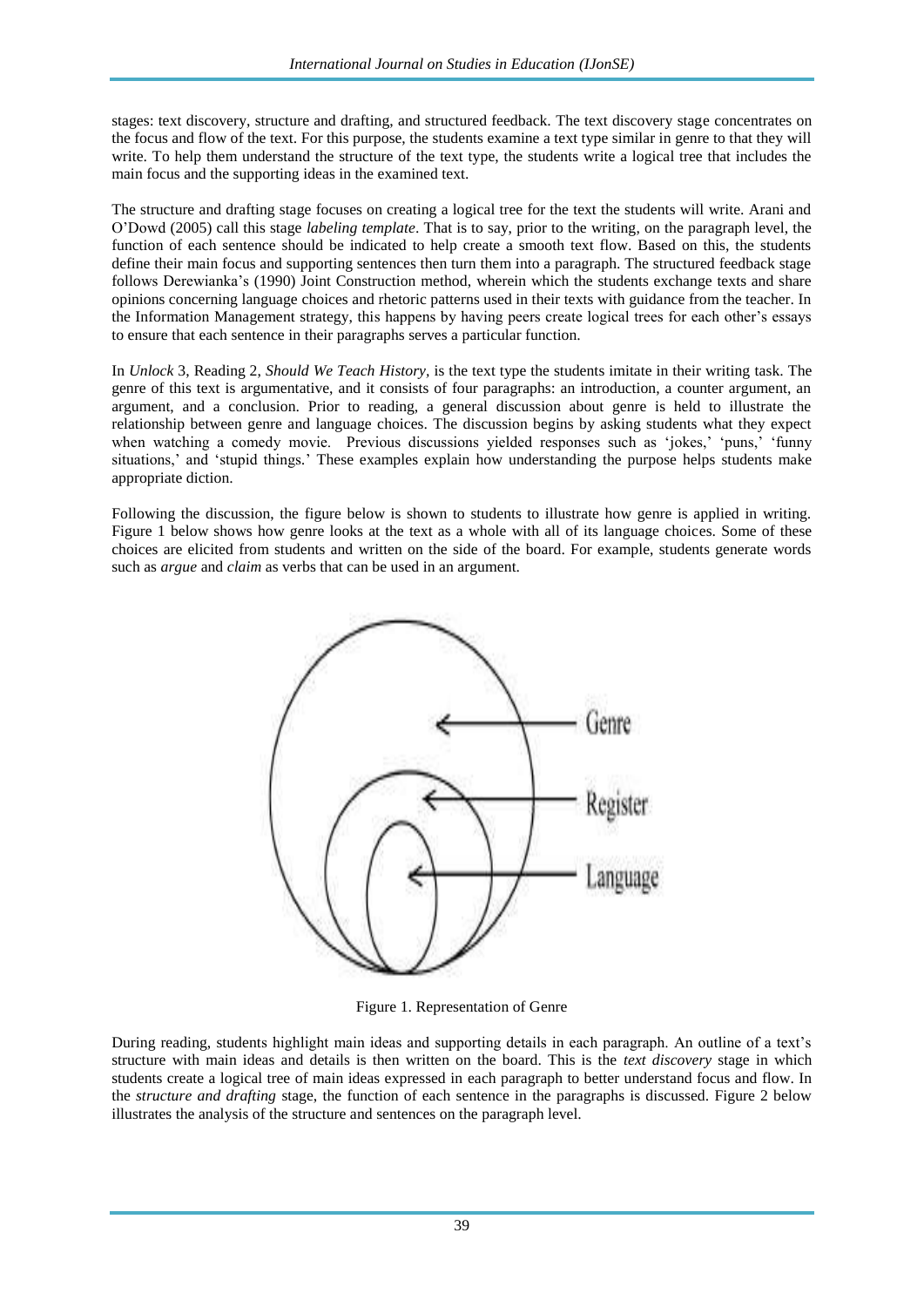**Introduction:**



**Conclusion:**

| There are two arguments - restatement of thesis   |
|---------------------------------------------------|
| History should be taught - <b>Opinion</b>         |
| It creates well educated citizens - Justification |

Figure 2. Logical Tree

In this stage, the sample body paragraph below is written on the board with the help of the teacher. The purpose is to draw the students' attention to the elements of the three SFL meta-functions and their role in achieving coherence:

*Some people are against paying entry fees for museums <sup>1</sup> . This is because more people will be given the chance to enter the museum <sup>2</sup> . By doing so, people's historical knowledge will be enhanced <sup>3</sup> . Another reason is that students will widely access museums <sup>4</sup> . Such access will help the students in their school work, such as projects and presentations <sup>5</sup> .* 

Thematic progression is then explained while writing the sample paragraph above. During writing, the students' attention is drawn to the main focus and how it shifts throughout the paragraph. In sentence 1, *people* is the theme or the topic and *are against paying...* is the rhyme or what is being said about the topic. In the following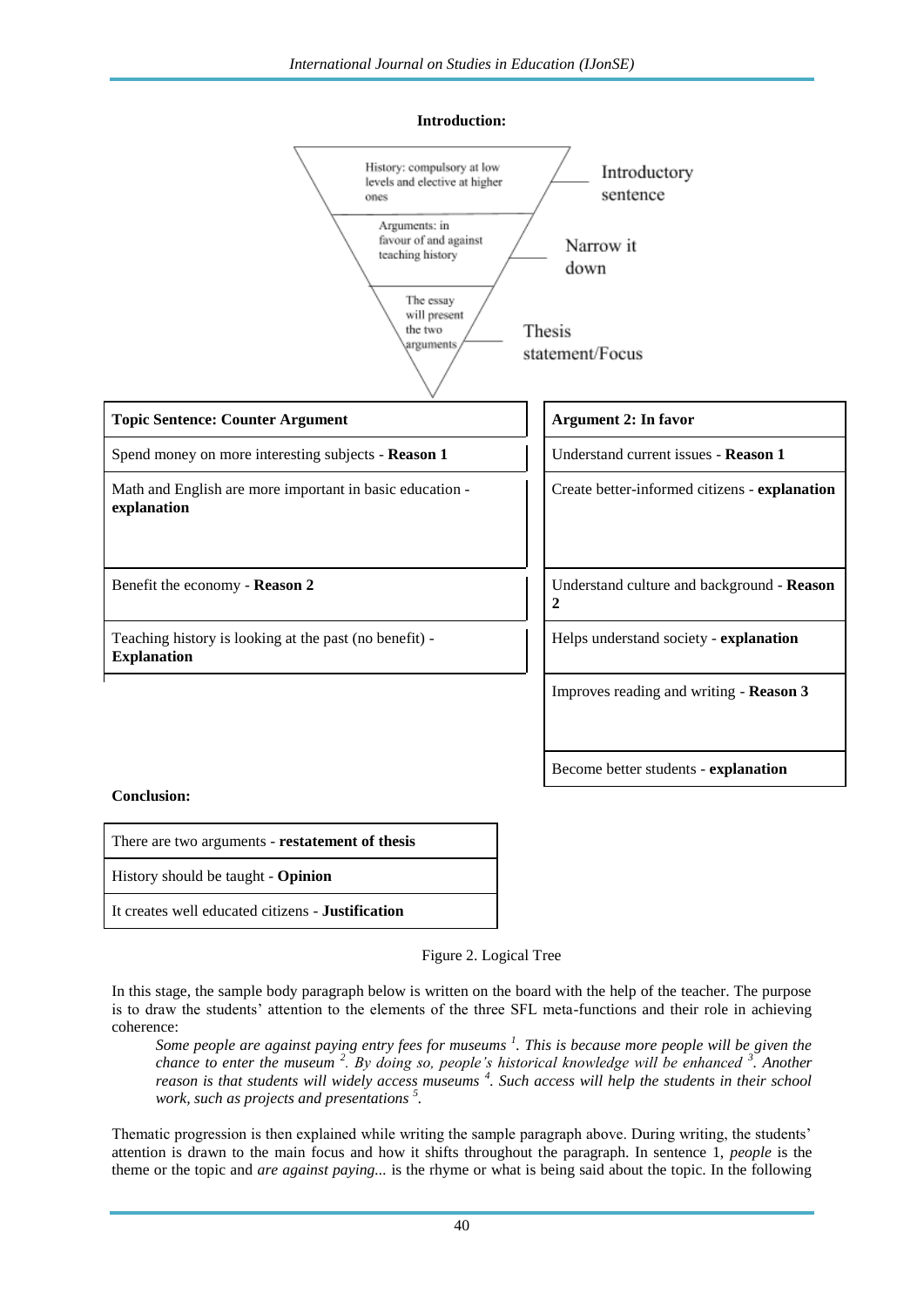sentence, the focus shifts *are against paying*, which was the rhyme in sentence 1. To compact the previously expressed idea and place it in subject position, the students choose the indicative *this*. During the tracking of thematic progression, in each sentence different language choices, such as *by doing so, another reason is that*, and *such* may be made to create a smooth flow in the paragraph.

While writing, nominalization is discussed as a means to facilitate thematic progression. For a better understanding of nominalization, students perform an unpacking exercise. They examine the structure of 5 individual sentences. The sentences are first divided into processes, participants, and circumstances rather than verbs, subjects, and adverb. Doing so encourages focus on function rather than from. Nominalization is then highlighted as a tool in which the whole experience of process, participants, and circumstance can be compacted. An example of this is *such access* in sentence 5. If unpacked, this noun includes the participant *students* and the process *access*. In addition, other ways of nominalization such as *this, that, such* and *by doing so* are highlighted. This exercise draws students' attention to grammatical metaphor and its importance to the flow of the text.

To eventually produce an academic text, there is a focus on two main interpersonal elements: the passive and modality. The contribution of the passive voice in the text is suggested as manifold. First, it helps shift the sentence structure in a way that puts the focus in a theme position. Second, it helps the students eliminate first person pronouns they may use when signposting. For example, in one of the iterations of this exercise, some students wrote: *I think that we should teach history* or *it seems to me that we should teach history.* These sentences were turned into the passive to show its effect in academic text. They were later rewritten in a formal way as follows: *history should be taught,* and *it seems that history should be taught.* Moreover, the use of modals was discussed as a way to leave possibility for other opinions to be taken into account, thereby avoiding generalization in sentences.

In the structured feedback stage, writing happens in class over the course of two periods. It begins with a brainstorming session where students create a logical tree for their main ideas. The brainstorming is followed by a primary selection of explicit cohesive devices. These language choices are discussed in relation to the genre of the text; that is, they are argumentative. Having created logical trees and a list of cohesive devices that could be possibly used; the students then write their texts. After writing each paragraph, the teacher checks if language choices and rhetoric patterns are used appropriately.

### **Results and Discussion**

### **Findings regarding Nominalization**

Figure 3 shows a total of 115 uses of nominalization that contribute effectively to the logical flow of ideas in the 27 argumentative essays of the *Unlock* intermediate experimental group. In these texts, nominalization is represented by the use of demonstratives*,* demonstratives followed by noun, prepositional phrases, *such* followed by noun, pronouns, or nouns, with a total of 44, 17, 9, 4, 22 and 19 uses of each, respectively.



Figure 3. Number of Uses of Explicit and Implicit Devices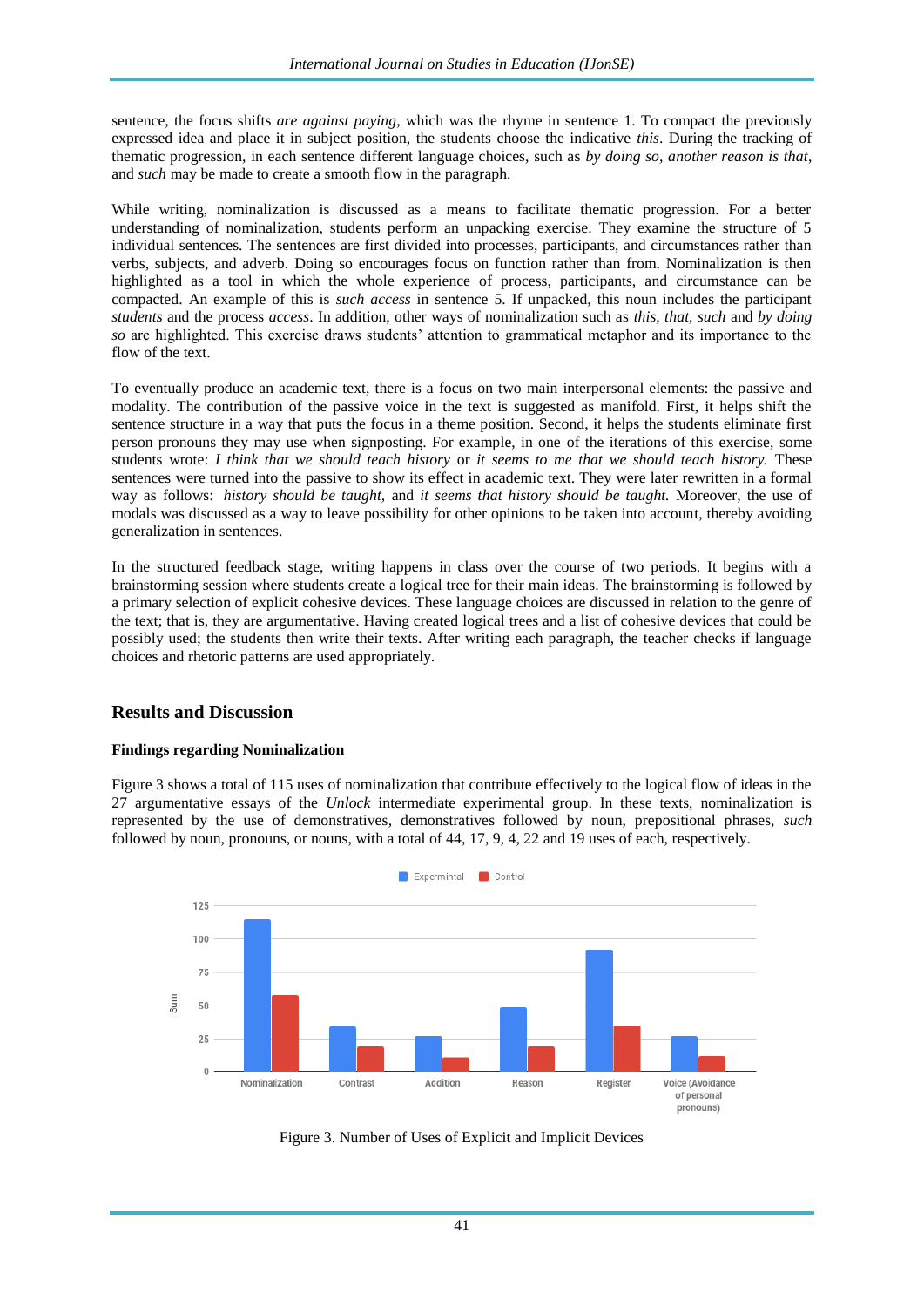On the other hand, the graph shows that 58 uses of nominalization are found in the texts of the control group. These are divided into 24 demonstratives, 1 demonstrative preceded by a noun, 11 pronouns and 22 nouns. None of the essays compacts previous ideas using prepositional phrases or *such* preceded by a noun. These findings show that direct writing instruction focusing on thematic progression and organizational patterns helped the experimental group demonstrate logical flow in their texts. This instruction was provided in the structuring and drafting stages and during writing. Therefore, the participants in this group utilized such tools to compact previous ideas in order to avoid repetition and redundancy in their texts and to create logical relationships between clauses. The use of nominalization indicates the participants' understanding of thematic progression explained by Gibbon (2002) and Schleppegrell (2008).

#### **Findings regarding Contrast**

Figure 3 also shows 34 uses of contrast in these essays. Contrast is expressed through three explicit devices: *however, on the one hand* and *on the other hand* with a total of 20, 2 and 12 uses of each device, respectively. As for the control group, the graph shows 19 uses of contrast. These are represented in 12 uses of *however* and 7 uses of *on the other hand.* Addition is also reflected through the use of conjunctive adverbs, such as *in addition*, *moreover* and *also* with a total of 14, 2 and 11 uses of each connector, respectively, in the experimental group. In the control group, 11 addition devices are found: 2 uses of *in addition*, *3* uses of *moreover* and 6 uses of *also.*  Reasons are introduced using *this is because* 25 and *another reason is that* 24 times. In the control group, 19 reason devices are found with a total of 13 uses of *this is because of the reason for this is* and 6 uses of *another reason for this is.* To ensure that these transitioning devices are used correctly and accurately, the participants decide on where to place them within the paragraph upon completing their logical trees. Following the methods explained above, the participants in the experimental group discuss the function of each of these devices. Doing so allows more coherence to be reflected in their texts. These results confirm Byren (2006) who asserts that these explicit devices create unity in the text. This is because they contribute to the logical organization and connection within the text.

#### **Findings regarding Register**

The register of argumentation used in these texts is represented in the verbs *argue, claim, suggest, believe, agree/disagree, support*. The graph shows 28, 14, 2, 9, 6, and 1 use of each verb, respectively. There is also a total of 15 uses of the prepositional phrase *in favor of* and 17 uses of the preposition *against*. In the control group, argumentation register is represented in the verbs *argue, claim, suggest, believe, agree/disagree, support*  with a total of 8,11, 4, 6, 1 and 1 use of each, respectively. There are also 2 uses of *in favor of* and 2 uses of *against*. The importance of register and its impact on achieving the purpose of the final product – the written argumentative text—is thoroughly explained in the experimental group. This is done in the text discovery stage and pointed out later while creating logical trees. The findings reveal more use of argumentative jargon in the experimental group than in the control one. This is due to the compatibility of the two applied methods that are based on the SFL framework. These methods suggest a focus on what Miller (1989) describes as "situational demands" that genre requires. Based on these demands, jargon is used in order to create what Martin (2008) calls the "culture of the text." The methods applied are effective in drawing the participants' attention to register in relation to genre at an early stage.

### **Findings regarding Voice**

In the experimental group, the findings show that there are 4 uses of the passive voice. There is also 1 use of *it is important that* and 4 uses of *it seems that*. Two main general nouns, such as *people* and *the government* are used 17 times. However, in the control group, the uses of phrases to reflect voice are 12: *it is important that* only once, *it seems that* twice, and of general nouns, such as *people* and the *government,* 9 times. Instead, there is more use of these expressions accompanied by personal pronouns, such as *I*, *me*, *we,* and *us*. General nouns and the passive are used in order to avoid the use of personal pronouns. Linguistic choices in regard to voice and audience are mostly observed in the conclusion section. This is the part that allows space for writers to express their opinion. However, the main goal of the experiment is to express voice in an academic manner. The results reveal that the methods were successful in stressing the importance of the function of interpersonal devices. Use of such devices in the experimental group contributed to the formality and modality. Martin and White (2005) state that the latter aspects can be achieved by creating distance between the reader and the writer and by taking into account probability and possibility in texts. It is worth mentioning that there isn't much difference in the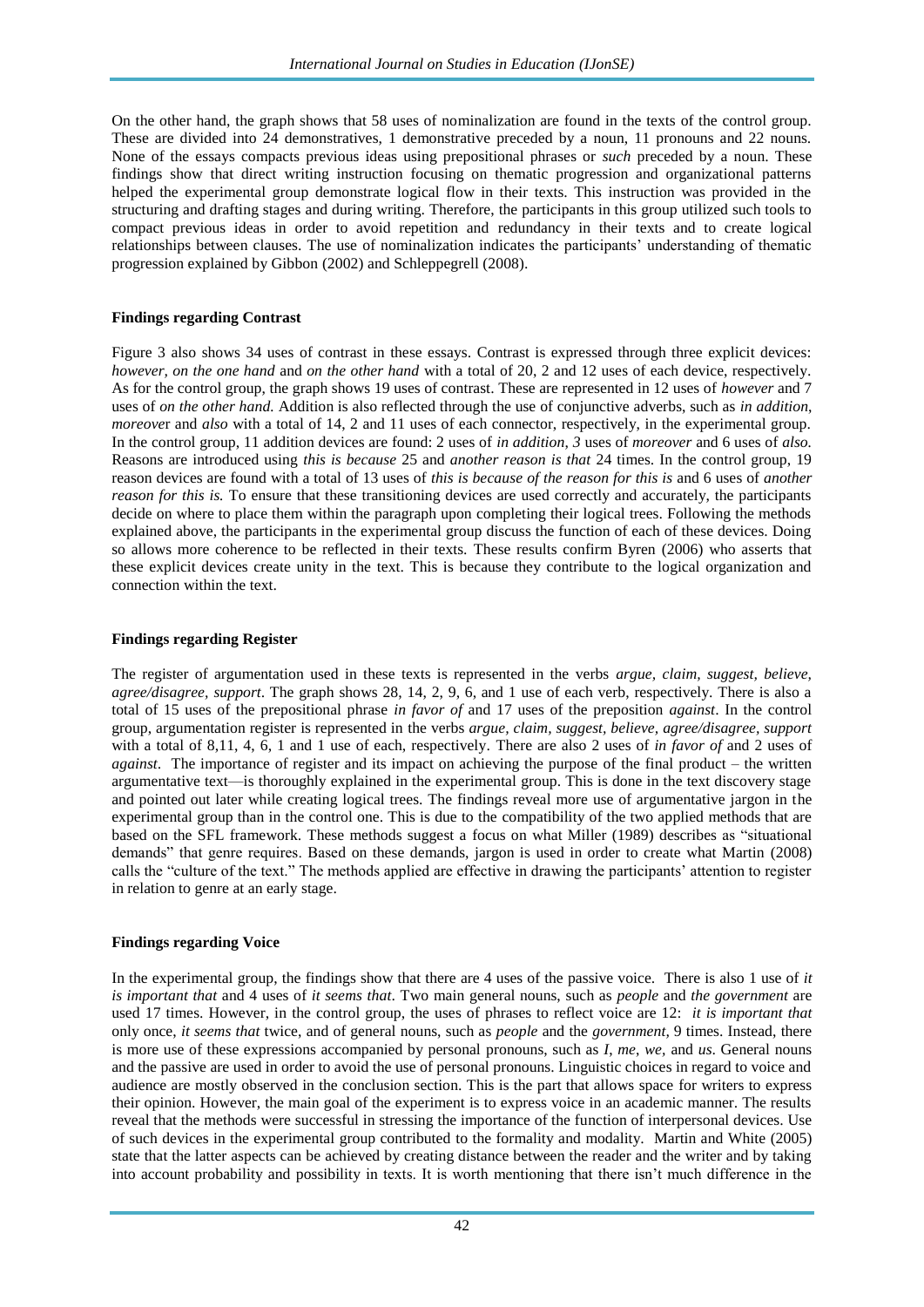use of phrases necessary to reflect voice between the experimental and the control group. This is due to the fact that *Unlock* focuses on signposting in the history unit. However, it is the only voice-related element, on which it elaborates. Therefore, the SFL-based methods used in this study supplement the *Unlock* and help express voice academically.

### **Conclusion**

The study examines the effectiveness of the SFL framework in speaking to *Unlock* intermediate level students' writing needs at Birzeit University. It investigates how such a framework affects these students' grammatical choices for the chosen text type--argumentative, sense of audience and use of cohesive devices in order to write coherently. This text type is taught within the history unit of *Unlock,* which consist of two readings, with preparing to read, while reading and post reading exercises for each one. The study offers writing instruction following two writing teaching methods: Joint Construction and the Logical Tree. These methods are compatible with the framework of SFL, which looks at the function of the language through three main dimensions: the ideational, the interpersonal and the textual. This approach comes as an attempt to supplement *Unlock* for the purpose of creating more coherence in the participants' texts. The participants of the study are English language learners who are expected to complete the intermediate level of English over the course of one semester. The findings of the study revealed more use of the implicit and explicit devices in the argumentative essays of the experimental group than in the control one. The results show that the applied methods helped draw the participants' attention to genre and the linguistic choices required to achieve the purpose of the written text.

The research findings and the literature confirm that providing writing instruction based on the ideational, interpersonal, and textual dimensions of SFL led to an improvement in the participants' writing (Ersan & Uslu, 2020; Unsal Sakiroglu, 2020; Uslu, 2020). On the ideational level, using nominalization reflected knowledge of participants, processes, and circumstance. It also allowed the experimental group to use grammatical metaphors as a way to compact previous ideas and put them in a position of focus in their next sentence. This contributed to logical flow and coherence. As far as voice is concerned, the results indicated more formality and modality in the experimental group. This is due to writing instruction that focused on the function of cohesive devices necessary to express opinion in an academic way. Finally, the approach helped students make linguistic choices appropriate for the purpose of the text they wrote. It appears from the findings that the jargon used in the experimental group was suitable for the argumentation genre. In regard to voice, the results indicated more formality and modality in the experimental group. This is due to writing instruction that focused on the function of cohesive devices necessary to express opinion in an academic way.

### **Recommendations**

The researcher highly recommends conducting further research on a larger sample. This study sheds the light on four apparent needs observed in the writing tasks of the two groups, but it may not provide a specific representation of what these needs are. This is to say that there may be more than the four needs discussed in the study. Therefore, a larger sample would provide a more representative assessment. In addition, the time constraints had an impact on the instruction and feedback given to the students during the implementation of the method. The writing was done over the course of four lessons, with only half of the class time given for it. Moreover, due to the limited time, the peer review stage, which is a part of the Joint Construction, did not happen. The time constraint also limited compacting and unpacking exercises and examining additional similar text types to explore more linguistic choices for discussions and practices. Another important aspect of argumentation that could have been done more effectively has to do with the thesis statement part in the introduction. The presentation of thesis statement in the *Unlock* appears to be more of an announcement than thesis. This is due to its lack of claim. The thesis is the map that lays out what will be discussed in the body paragraphs, but it should also have a statement of opinion. Therefore, an elaboration on pro/con thesis statement should be incorporated in the unit. This includes an assertion with justifications highlighted in the thesis statement. Thus, future research should be conducted within a sufficient timeframe. Overall, if more samples were examined and more time was allotted for the empirical part of the study, more language needs would have been identified with more representative results.

### **Acknowledgements**

To Dr. Robert Fox, may his soul rests in peace.